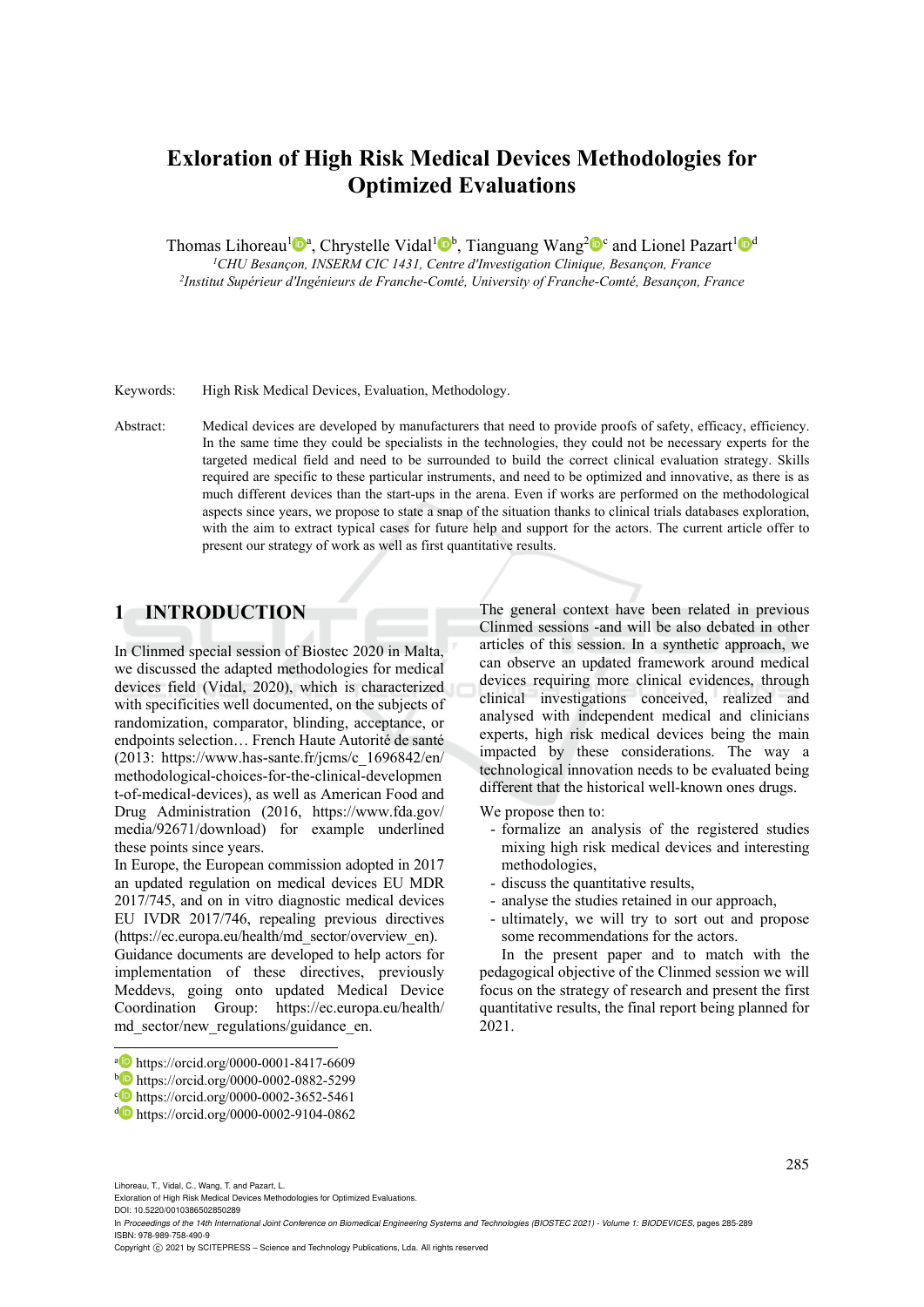## **2 EXPLORATION STRATEGY**

In this aim to explore the methodologies adapted to medical devices, we follow a the work from Vidal 2020, and Pruniaux 2021.

### **2.1 High Risk Medical Devices**

The definition of high risk medical devices join the classical criteria defining the classification linked to the level of risk of each device (from I, IIa, IIb, to III), but can not be only reduced to.

European commission even recently open a call in the Horizon 2020 framework, named "Developing methodological approaches for improved clinical investigation and evaluation of high-risk medical devices" (https://ec.europa.eu/info/funding-tenders/ opportunities/portal/screen/opportunities/topic-

details/sc1-hco-18-2020), without using namely the "class" reference to continental regulations.

Brunotte (2020) add notions of delicate targeted anatomical area, implantability character, or novelty in the technology or the material used.

Following a work performed by Pruniaux et al. in summer 2020 that defined an algorithm (Matlab and Scilab softwares) allowing to search occurences of keywords in databases, we use the same key-words mixing the aspects of implantability, risk in morbidity/mortality, adverse event and misuse risks.

#### **2.2 Methodology**

In the same way and following the work of Vidal 2020, we extend her research focused on adaptive methodologies, with the concepts of : Zelen randomization (Zelen et al. 1990), adaptive design (response adaptive randomization, Jiang, F, et al., 2013, or adaptive enrichment, Simon et al., 2013, Lai TL et al., 2019), cross-over, flexible design, sequential trial (Hamilton et al., 2012), treatment switching, sequential multiple assignment randomized trial (SMART) (Tamura et al., 2016, Wei et al., 2018, Meurer et al., 2017), multi-arm multistage trial (Simon et al., 1985), stepwise multiple arms, cluster trial, tracker study (for fast technology evolution, Lilford, et al., 2000), Bayesian approaches (Pennello et al., 2008, Campbell et al., 2011, Campbell et al., 2016), sample size reassessment (reestimation/adjustment) (Magirr et al., 2016), or trial without informed consent or within cohort (Kim, Weijner 2018)…

#### **3 RESULTS**

Our first researches focused on https://www.clinical trials.gov/ database. The explorations allowed to detected the defined keywords in brief titles, official titles or brief summaries/detailed descriptions.



Figure 1: Repartition of the studies concerning high risk medical devices and specific designs (source: map tool of https://www.clinicaltrials.gov/).

We observed 7155 studies on high risk medical devices. With methodology key-words, we detected 61156 studies. Crossing high risk + methodology key-words, we obtained 859 studies.

On this total of 859 trials (on date November  $25<sup>th</sup>$ , 2020) matching both, 341 were completed, 14 withdraw, 1 suspended, 54 not yet recruiting, 142 with results, 130 accepting healthy volunteers, 6 with usability key-word.

A quick overview of the map provided by clinical trials website presents that these kind of studies are ainly performed in Europe (345), North America  $(309+77)$ , and to a lesser extent in India  $(75)$  (figure 1).

We can also observe an evolution in terms of number of concerned studies (figure 2), with 16 referenced before 2001, and a regular increase (105 in 2020).



Figure 2: Evolution of trials on medical devices involving specific methodologies, over time.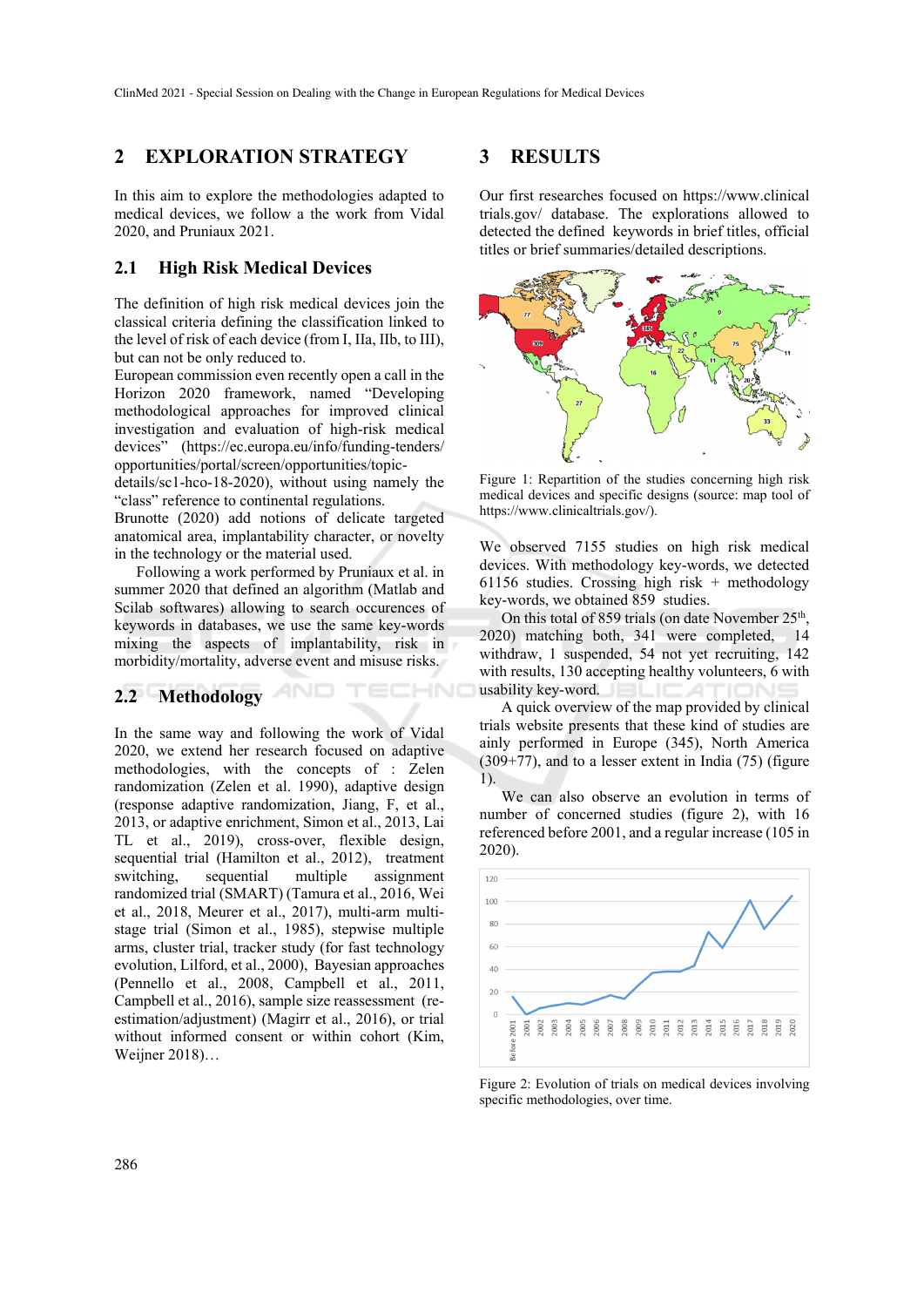Table 1 present also the distribution of the different methodologies in the obtained results.

Table 1: Repartition of methodologies in the identified studies: at least one key word concerning methodology – some could have more than one, that is why we get here a total of 933.

| <b>Type of methodology</b>     | <b>Number of concerned studies</b> |
|--------------------------------|------------------------------------|
| Cross-Over                     | 259                                |
| <b>Trials within Cohorts</b>   | 162                                |
| Flexible                       | 132                                |
| Randomization Adjustment       | 124                                |
| Sequential                     | 86                                 |
| Adaptive                       | 62                                 |
| Trial without Informed Consent | 46                                 |
| Cluster                        | 28                                 |
| <b>Treatment Switching</b>     | 13                                 |
| <b>Tracker Study</b>           | 7                                  |
| Bayesian                       | 6                                  |
| Sample Size Adjustment         | 3                                  |
| Dose Finding                   | 2                                  |
| <b>Tracker Trial</b>           | 2                                  |
| Stepwise Multiple Arm          | 1                                  |

We performed the same extraction on Medline (https://pubmed.ncbi.nlm.nih.gov/), with article type filter "clinical trial":

- we detected 10380 publications on high risk medical devices,
- with methodology key-words, we obtained 88560,
- crossing high risk + methodology key-words, we
- observed 864 articles (still on November 25<sup>th</sup>, 2020).

## **4 NEXT STEPS**

#### **4.1 Selection of the Studies of Interest**

The selection phase will consist in defining criteria allowing to retain relevant studies.

We will rank the trials by type of methodology.

The brief titles, official titles, then details of the studies will be successivelly read by two experts; a consensus will be reached on the retained trials to be explored and retained in our discussion.

Criteria of selection will focus on the fact that the study addresses well an high risk medical device (the definition is not exactly shared), and that an "innovative" / interesting design was provided; the first identified methodologies will be discussed in order to determine the originalty and relevancy for medical devices field.

## **4.2 Analysis**

In term of analysis, we will considerate the possible problems, challenges, key points or strong points enhanced by the investigators: we will pay attention to the duration of the study compared to the planned duration: was the study performed until the end? If yes, quicker or slower than planned? If stopped, what was the reason ? Devices was in question ? Was there any discussion about the relevancy of the choosen methodology ? ...

We will also extract the possible usability information that could be detected with specific methodologies, usability that is well know to be important for considerations on technological innovations.

For the results published, we will explore these information thanks to https://pubmed.ncbi.nlm. nih.gov/ website and based on our first articles selection, to see if the extractions between the registrered studies and the publications of the results match, and in which way they are complementary or different. We could have there an interesting view of the ability of the available data to provide enough information compared to our hypothesis. Are the documentation provided in Clinical trials or publications results systematically sufficient for confirming our questions.

#### **4.3 Extension to Other Databases**

We plan to test the same strategy on adapted algorithms for Medline website, Cochrane library (https://www.cochranelibrary.com/ ), or databases for clinical trials performed in other part of the world (example in Asia: http://www.chictr.org.cn/abouten. aspx, https://www.umin.ac.jp/ctr/ ).

## **5 PERSPECTIVES AND PRACTICAL CASES**

Mixing quantitative and qualitative analysis (looking onto details inside the studies), we will then considerate the state and number of employed methodologies, depending of the device evaluated as well as its stage of development.

Based on our experience, we extracted few illustrations allowing to provide an idea of possible typical cases and the way evaluations could be provided to adequatly answer to requirements from between authorities (for market assess, for studies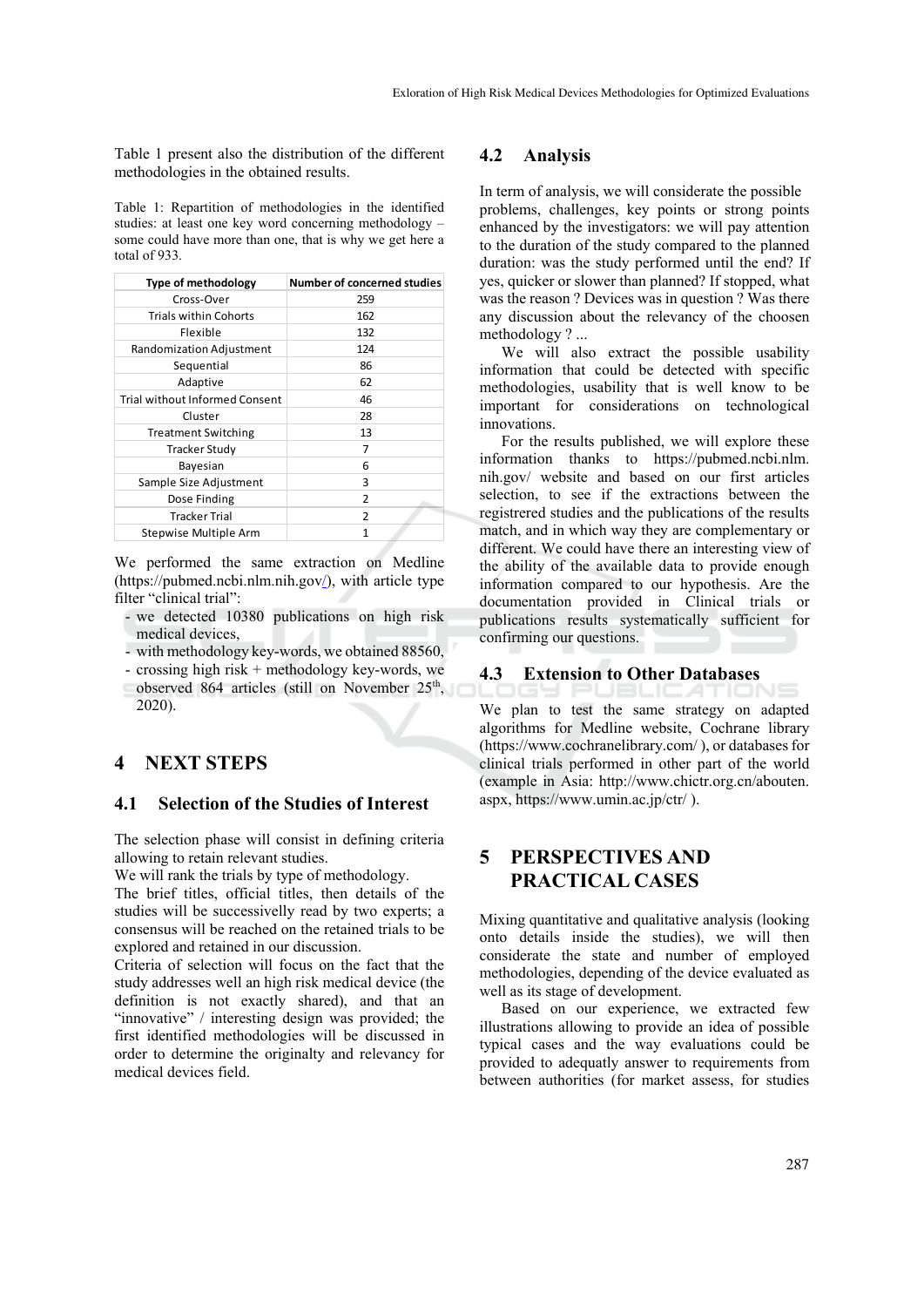approvals), industrials, scientists and cliniciens, and for sure patients.

#### **5.1 A Device without Assess to Market Approval**

In our practice, we had the case on which the strategy of market acess was different depending of the country/area of the world on which the manufacturer would like to apply, which underlined different procedures, but also lectures by authorities concerning the way a device need to bring proofs.

### **5.2 A Software without Assess to Market**

The european regulation address specific sections for software, that could have strong impact in the diagnosis or care of the patients.

We can meet the case on which industrials selected the strategy to play on some edges (or adaptations?) in the lecture of the regulations, that permit them to diffuse an "inoffensive observational" version of their device onto hospitals and clinics on very early phases; in that way, the aim consists in aggregation of data, without any intervention on patients. The data accumaleted need for sure to comply with General Data Protection Regulation (GDPR https://gdpr-info.eu/), but could help the manufacturer to adapt its future device (especially in machine learning/artificial intelligence considerations), and to feed his future FDA or CE mark with in fact data provided by the real life.

Another example relies on a software for which we were involved since its very early stage for development; the manufacturer had no experience and was not structured for medical devices field. In order to well understand the context, as well as giving time to adapt the device and securize the things before going on patients, we structured a two sequences study, the first one being dedicated to observe the current practices (without the software) and to define the scenarii of use, the second one introducing the software in simulation experimentation.

The regulatory positionning could then go on a software first dedicated to training of caregivers, before going on a high risk / class III medical device - if enough proofs accumulated in these simulated envirmnements.

## **5.3 A Device with a CE Mark**

On medical devices already on the market since years, we had to provide specific medico-economic

evaluations, taking into account these efficiency considerations, in terms of duration of hospitalization, back to work time, quality of life… And in fact impacting the way the care and the evaluations need to be arranged, with sometimes a strong gap between what imagine the industrial at the very beginning, and the proposed organization.

## **5.4 Use of Real Data**

More and more and with the available big amount of data, it is possible to imagine some "virtual" controlled group, with possible pairing between a real patient prospectively enrolled in a study, and his pair selected onto database. This need strong thoughts on criteria of inclusion (pairing), as well as available data linked to the criteria of judgements. And then even if it's seems quite interesting (reducing the number of patients involved in a research, gaining time, reducing cost of a study…), it is not possible in many cases and must not make forget to respect the chronological steps of testing.

## **5.5 Implementation of a Device along the Trial**

For a very diruptive innovation involving not only technology, but also organizations around patient and its environment, we can pay attention to a tracker trial that in fact allowed different phases introducing implemented version of a prototype, each phases turning profit from the previous ones, and feeding the next ones (in term of adaptation of the device, but also for the evaluations).

## **6 CONCLUSION**

Considering our results, we plan to extend analysis and to in end build recommendations, illustrating and guiding the skateholders on the pathway to the selection of a relevant methodology, depending of the device, its level of risk but also its destination, its use, or its stage of development. We will also think about a "bottom up" approach by starting from the methodology/design point of view.

We built a working group constituted of methodologist, medical doctors, specialists in medical devices evaluations, usability experts, in order to set up this identification and study of cases. Our results will be confronted to different actors of the field, disseminated and adapted along the feedbacks we'll received, and finally to provide better